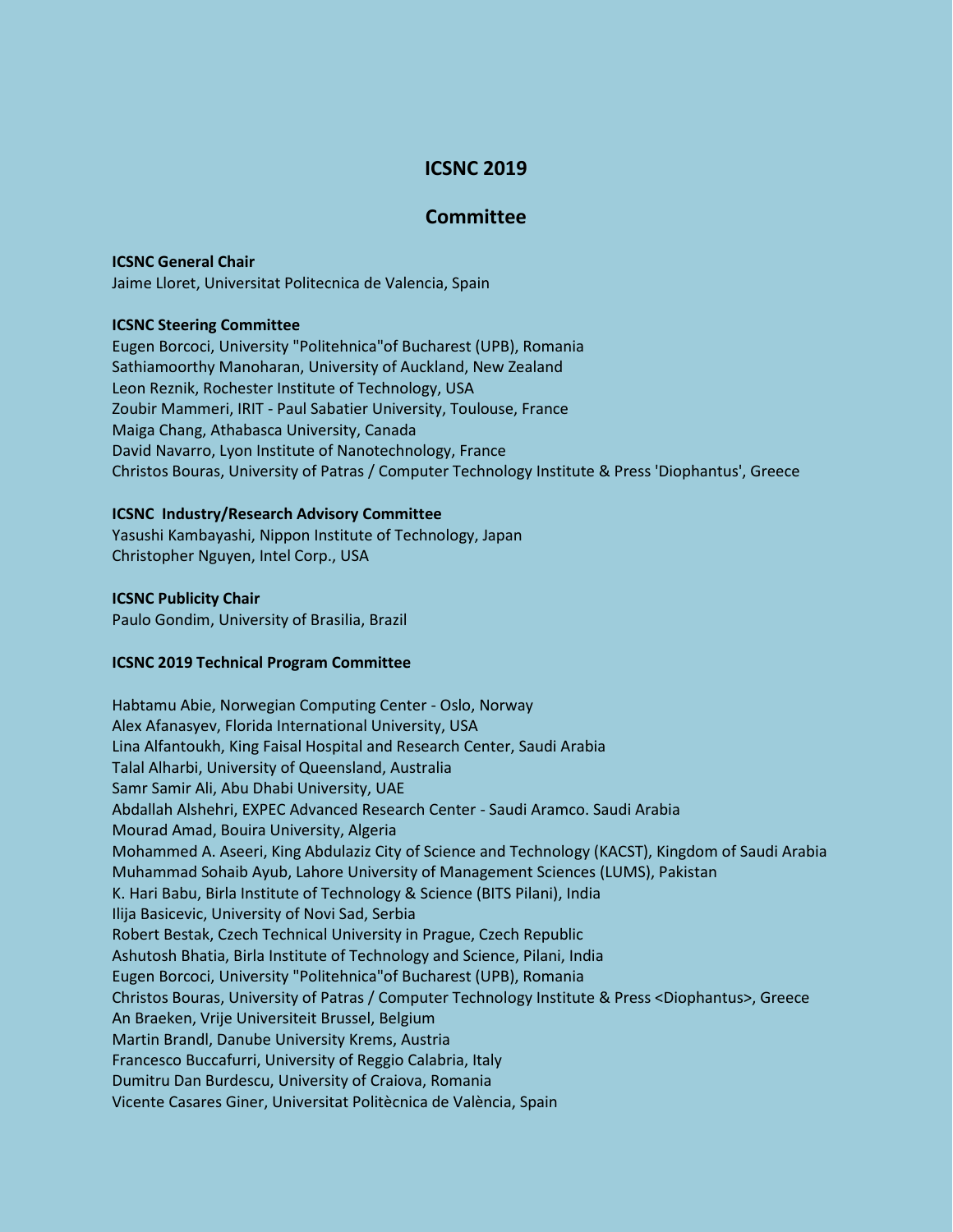Maiga Chang, Athabasca University, Canada Hao Che, University of Texas at Arlington, USA Jundong Chen, Dickinson State University, USA Stefano Chessa, University of Pisa, Italy Enrique Chirivella, University of the West of Scotland, UK Jorge A. Cobb, The University of Texas at Dallas, USA Bernard Cousin, Irisa | University of Rennes 1, France Fisnik Dalipi, University College of Southeast Norway, Norway Sima Das, MST, USA Mehmet Demirci, Karadeniz Technical University, Turkey Poonam Dharam, Saginaw Valley State University, USA Mustapha Djeddou, National Polytechnic School (ENP), Algiers, Algeria Gulustan Dogan, Yildiz Technical University, Istanbul, Turkey Jawad Drissi, Cameron University, USA Safwan El Assad, University of Nantes, France Müge Erel-Özçevik, Istanbul Technical University, Turkey Marcos Fagundes Caetano, University of Brasilia, Brazil Mah-Rukh Fida, SimulaMet, Oslo, Norway Bin Fu, University of Texas Rio Grande Valley, USA Marco Furini, University of Modena and Reggio Emilia, Italy Katja Gilly, Universidad Miguel Hernández, Spain Hector Marco Gisbert, University of the West of Scotland, UK Paulo Gondim, University of Brasilia, Brazil Rich Groves, A10 Networks, USA Anna Guerra, University of Bologna, Italy Barbara Guidi, University of Pisa, Italy Youcef Hammal, USTHB University Bab-Ezzouar, Algeria Eman Hammad, University of Toronto, Canada Najam UL Hasan, Dhofar University, Salalah, Oman Peter Hillmann, Bundeswehr University Munich, Germany Md Shafaeat Hossain, Southern Connecticut State University, USA Chitra Javali, UNSW Sydney, Australia Muhammad Javed, Cameron University, USA Magnus Jonsson, Halmstad University, Sweden Yasushi Kambayashi, Nippon Institute of Technology, Japan Sarah Kamel, Télécom ParisTech, France Sokratis K. Katsikas, Norwegian University of Science & Technology (NTNU), Norway A. S. M. Kayes**,** La Trobe University, Australia Jinoh Kim, Texas A&M University-Commerce, USA Yagmur Kirkagac, Netas Telecommunication Inc., Turkey Peng-Yong Kong, Khalifa University, United Arab Emirates Arash Kosari, K. N. Toosi University of Technology, Iran Michał Król, University College London, UK Takashi Kurimoto, National Institute of Informatics, Japan Francesco G. Lavacca, Sapienza University of Rome, Italy Gyu Myoung Lee, Liverpool John Moores University, UK Jin-Shyan Lee, National Taipei University of Technology (TAIPEI TECH), Taiwan Shunbo Lei, University of Michigan-Ann Arbor, USA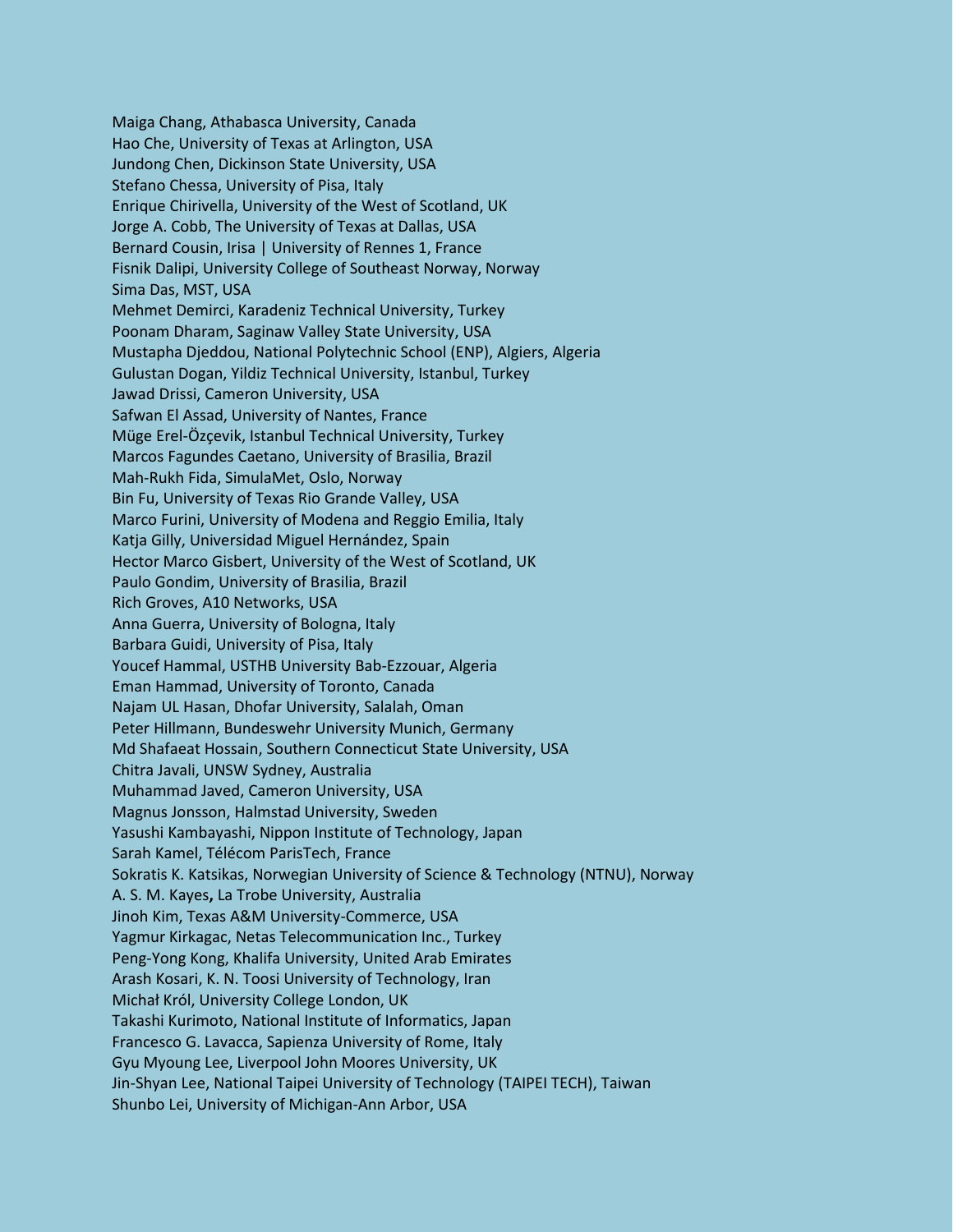Wolfgang Leister, Norsk Regnesentral (Norwegian Computing Center), Norway Kiho Lim, University of South Dakota, USA Yang Liu**,** Nanyang Technological University**,** Singapore Shouxi Luo, Southwest Jiaotong University, China Zoubir Mammeri, IRIT - Paul Sabatier University, Toulouse, France Sathiamoorthy Manoharan, University of Auckland, New Zealand Michael McGrath, Intel Labs, USA Farouk Mezghani, Inria Lille - Nord Europe, France Sudip Mittal, University of North Carolina Wilmington, USA Shohreh Monshizadeh, University of South-Eastern Norway (USN), Norway David Navarro, Lyon Institute of Nanotechnology, France Christopher Nguyen, Intel Corp., USA António Nogueira, University of Aveiro / Instituto de Telecomunicações, Portugal Jun Peng, University of Texas - Rio Grande Valley, USA Zeeshan Pervez, University of the West of Scotland, UK Kandaraj Piamrat, LS2N | University of Nantes, France Paulo Pinto, Universidade Nova de Lisboa, Portugal Valentin Plenk, Hof University of Applied Sciences, Germany Aneta Poniszewska, Lodz University of Technology, Poland Victor Ramos, Metropolitan Autonomous University, Mexico Piotr Remlein, Poznan University of Technology, Poland Yongmao Ren, Chinese Academy of Sciences, China Leon Reznik, Rochester Institute of Technology, USA Mohsen Rezvani, Shahrood University of Technology, Iran Sebastian Rieger, Fulda University of Applied Sciences, Germany Laborde Romain, University Paul Sabatier (Toulouse 3), France Imed Romdhani, Edinburgh Napier University, UK Luis Enrique Sánchez Crespo, University of Castilla-la Mancha & Sicaman Nuevas Tecnologías Ciudad Real, Spain Oliver Schneider, DIPF - Deutsches Institut für Internationale Pädagogische Forschung / Hochschule Darmstadt, Germany Ahmed Shahin, Zagazig University, Egypt Alireza Shahrabi, Glasgow Caledonian University, Scotland, UK Nabin Sharma, University of Technology Sydney, Australia Roman Shtykh, Yahoo Japan Corporation, Japan Richa Siddavaatam, Ryerson University, Toronto, Canada Mujdat Soyturk, Marmara University, Istanbul, Turkey Marco Aurélio Spohn, Federal University of Fronteira Sul, Brazil Agnis Stibe, MIT Media Lab, Cambridge, USA Masashi Sugano, Osaka Prefecture University, Japan Young-Joo Suh, POSTECH (Pohang University of Science and Technology), Korea Heru Susanto, The Indonesian Institute of Sciences, Indonesia / Tunghai University, Taiwan Ahmad Tajuddin bin Samsudin, Telekom Malaysia Research & Development, Malaysia Do-Duy Tan, Ho Chi Minh City University of Technology and Education (HCMUTE), Vietnam António Teixeira, Universidade de Aveiro, Portugal Angelo Trotta, University of Bologna, Italy Tzu-Chieh Tsai, National Chengchi University, Taiwan Thrasyvoulos Tsiatsos, Aristotle University of Thessaloniki, Greece